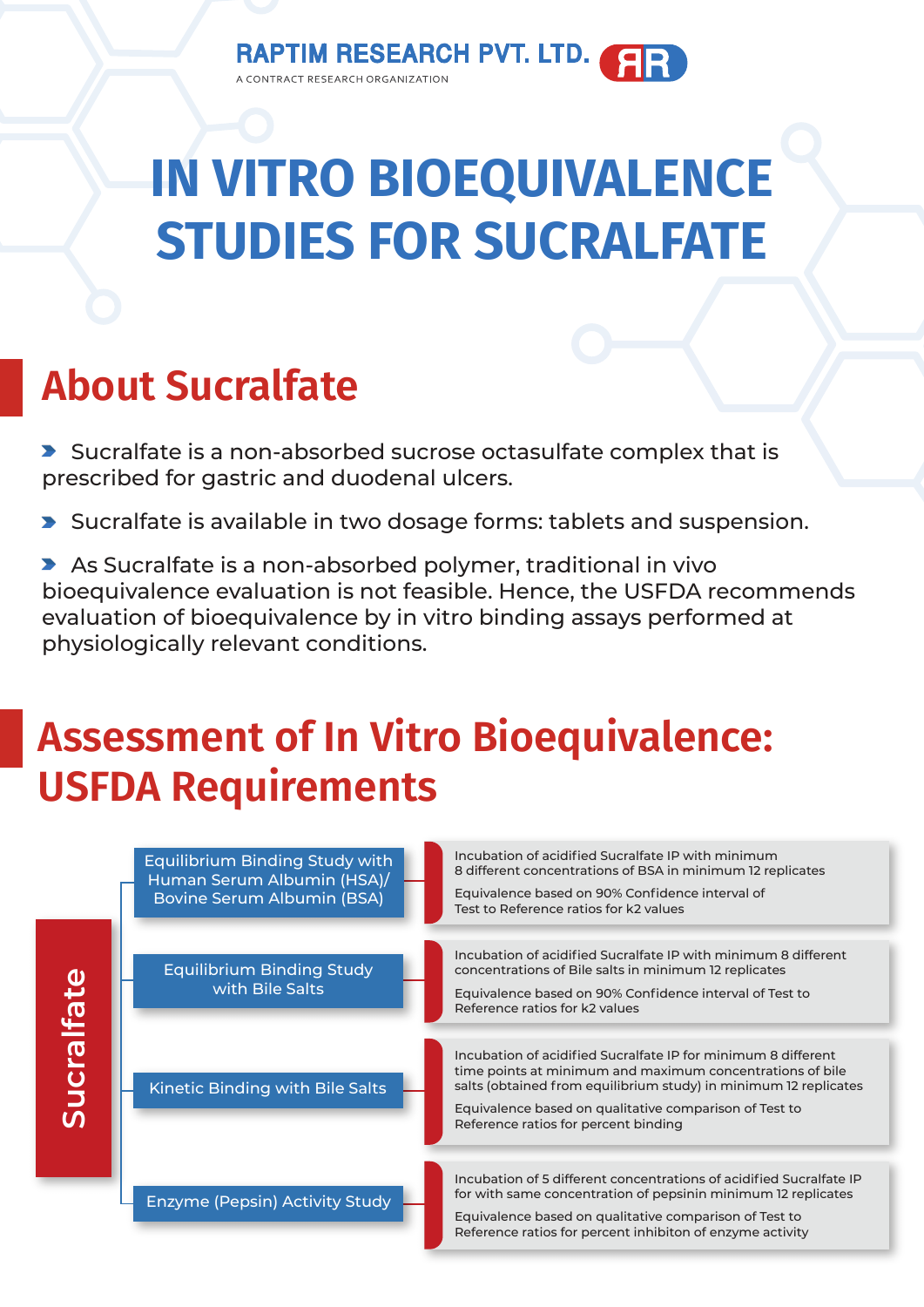## **Raptim's Experience with Sucralfate**

**Raptim Research Pvt. Ltd. has optimized and validated the assay** conditions and analytical methods for sample analysis.

**The methods are simple, reproducible and as per the product specific** guidance for Sucralfate suspension and tablets.

The assays are developed considering physiological conditions, properties of adsorbate and site of action.

The pH of samples is maintained throughout the experiments with regular monitoring.

▶ We have submitted 2 pivotal studies and performed screening for three clients.

▶ We are working with sponsors in optimization of the formulation by screening the prototype using in vitro assays.

#### **Key Parameters for In Vitro Studies**

| <b>Types of Bioassay</b>                            | <b>Key Parameters</b>                                                                                                                                                                                                                                                                                    | <b>Representative Plot for RLD</b><br>(Sucralfate Suspension)                                                                                                                                                                                                                |
|-----------------------------------------------------|----------------------------------------------------------------------------------------------------------------------------------------------------------------------------------------------------------------------------------------------------------------------------------------------------------|------------------------------------------------------------------------------------------------------------------------------------------------------------------------------------------------------------------------------------------------------------------------------|
| <b>Equilibrium binding</b><br>assay with Albumin    | • Assay performed with Bovine<br>serum albumin<br>• Concentration range selected to<br>achieve maximum binding<br>. Incubation time selected to achieve<br>equilibrium binding<br>• Validated HPLC method for sample<br>analysis<br>• Langmuir adsorption isotherm model<br>is used for binding profiles | Langmuir profile for equilibrium binding of BSA<br>with Sucralfate<br>$10.00 -$<br>Ceq/ (x/m) (g/L)<br>8.00<br>6.00<br>4.00<br>$y = 11.969x + 0.014$<br>2.00<br>$R2 = 0.9994$<br>0.00<br>0.20<br>0.40<br>0.60<br>0.80<br>0.00<br>Ceg of BSA (mM)                             |
| <b>Equilibrium binding</b><br>assay with Bile salts | • Assay performed with mixture of Bile<br>acid salts (GCA: GCDA: TDCA)<br>• Selection of buffer and pH condition<br>• Concentration range selected to<br>achieve maximum binding<br>• Incubation time selected to achieve<br>equilibrium binding<br>• Validated LCMS method for sample<br>analysis       | Langmuir profile for equilibrium binding of<br>bile acid with Sucralfate<br>$20.00 \text{ r}$<br>Ceq/(x/m) (g/L)<br>15.00<br>10.00<br>$y = 0.3509x + 1.3866$<br>5.00<br>$R2 = 0.9875$<br>0.00<br>20.00<br>30.00<br>40.00<br>10.00<br>50.00<br>0.00<br>Ceq of bile acids (mM) |